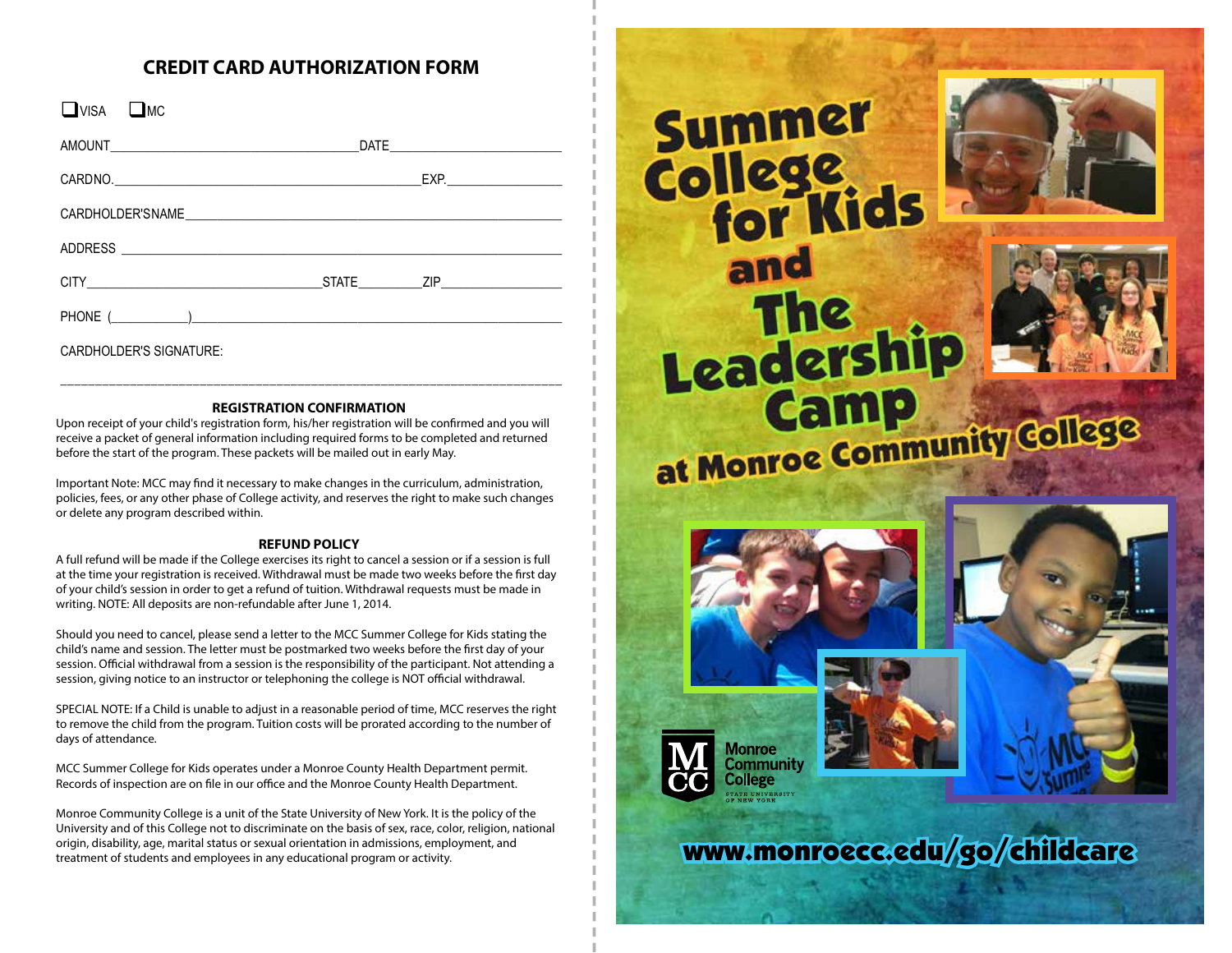

### **REGISTRATION FORM - PLEASE MAIL WITH PAYMENT TO: SCFK/TLC, Guon Child Care Center, 1000 East Henrietta Road, Rochester, NY 14623**

| Grade Child Entering Fall of 2014_______________                 |                                                    |
|------------------------------------------------------------------|----------------------------------------------------|
| $\Box$ SCFK (Grades 1-5) $\Box$ The Leadership Camp (Grades 6-8) |                                                    |
| <b>SESSION CHOICES:</b>                                          | <b>T-SHIRT SIZE REQUEST (CHECK ONE)</b>            |
| $\Box$ All Sessions                                              | <b>CHILD:</b>                                      |
| $\Box$ Session 1 July 7 – 11                                     | $S\Box$ $M\Box$ $L\Box$                            |
| $\Box$ Session 2 July 14 - 18                                    | <b>ADULT:</b>                                      |
| $\Box$ Session 3 July 21 – 25                                    | $S$ $\square$ $\square$ $\square$<br>⊤□            |
| Session 4 July 28 - Aug 1                                        |                                                    |
| $\Box$ Session 5 August 4 - 8                                    | <b>OFFICE USE ONLY:</b>                            |
| Session 6<br><b>August 11 - 15</b>                               | Deposit $\Box$ Reg. Pac. $\Box$ W $\Box$ EZ $\Box$ |

#### **All Sessions: \$1194.00\* Tuition Per Session: \$199.00\***

REGISTERED BY APRIL 15th.

SPECIAL \$10.00 DISCOUNT FOR THOSE SPECIAL \$60.00 DISCOUNT FOR THOSE REGISTERED BY APRIL 15th. \$10.00 per week discount for additional siblings.

 **Balance is due no later than (1) week prior to each session.**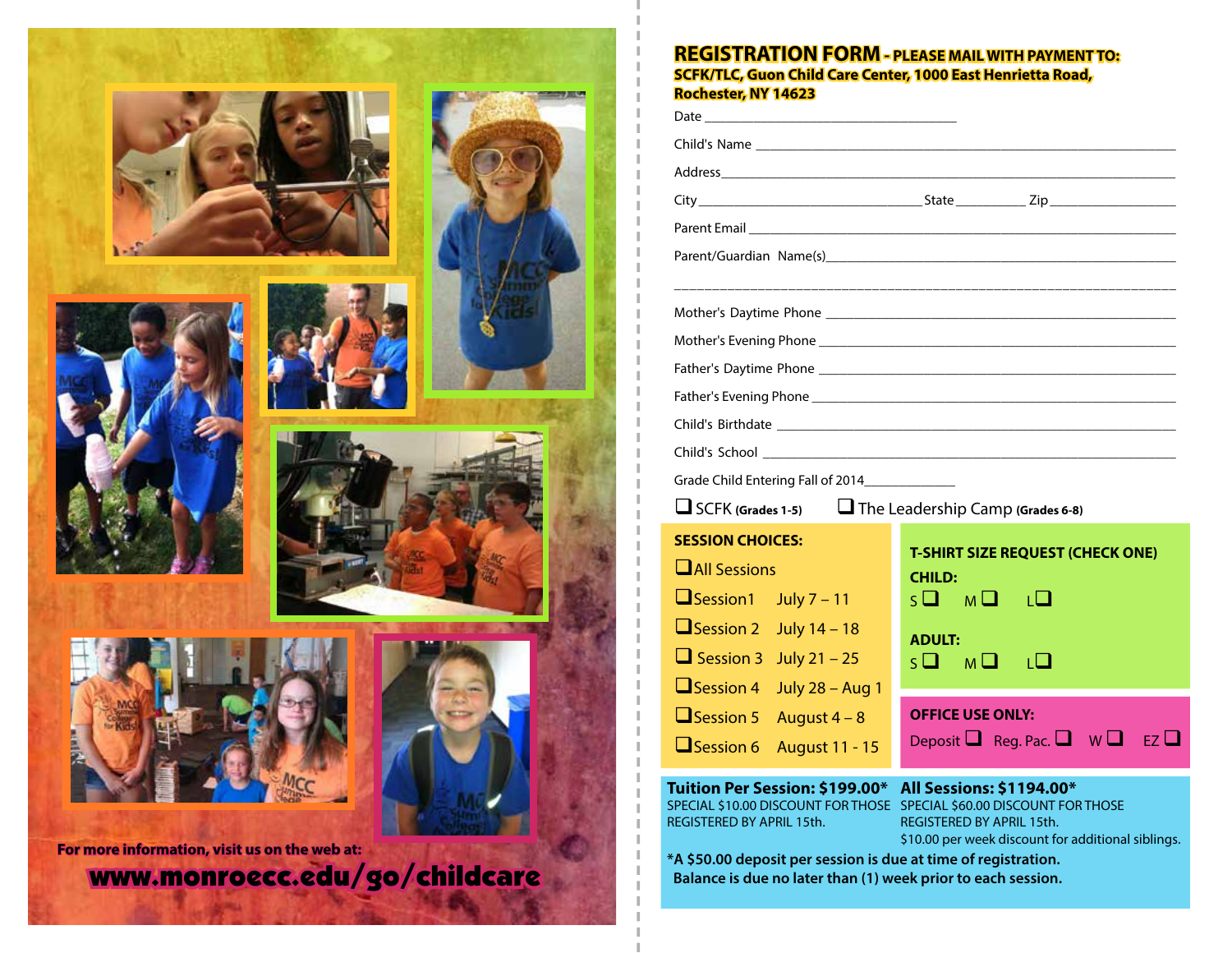# **Meet the Camp Staff:**

**Christine Smith Summer College for Kids Coordinator**

My name is Christine Smith, and this will be my third year as SCFK Coordinator. I have been in the child care field since 1986, and have worked with children of all ages. I have 15 years of experience working with school age children. During the school year, I work with four and five year old children at the Richard M. Guon Child Care Center at Monroe Community College. I graduated from SUNY Geneseo with a degree in Elementary Education. I enjoy all the wonderful conversations I have with the children during camp and getting to know them and their individual personalities. My favorite field trips last year were going to the zoo, the Rochester Museum and Science Center, bowling, and our visit from a Rhino player. I really enjoy seeing all the fun things the campers were learning, and their enjoyment of exploring different areas of the college-from the labs to the pool table! I look forward to meeting new children this year, and seeing familiar faces return to camp.

## **Tierney McKee The Leadership Camp Coordinator**

My name is Tierney McKee, and I am rejoining the SCFK Leadership Camp for my second year. I have a MS degree in Education from SUNY Brockport, and am a certified ELA teacher for grades 5-12. During the school year, I teach ELA at Sodus Middle School where I am also the ELA Department Chair. I have over twenty years of experience in working with children of all ages. I love to read and tell stories. I am excited to return to MCC's Summer College for Kids because I had so much fun last year. It is difficult to choose just one favorite camp memory from last year, but I smile the most when I think about being a swashbuckler on Pirate Day, watching the teens do experiments at the Physics lab, and singing with my son at the Talent Show.

## **Amy Mc Bride Summer College for Kids Teacher**

My name is Amy Mc Bride, and I am a certified Literacy Specialist with over 8 years of teaching experience. Last summer was my first year with Summer College for Kids. Previously, I worked with middle school students as part of an after-school academic and enrichment program within the Buffalo Public School District. There I taught English Language Arts for 5th grade and led various enrichment classes such as cooking, crafts, technology, and coached a middle school girls running program called Girls on the Run. I enjoy pairing fun and learning at camp. Last summer we created Glogs, had collaborative "spooky" campfire storytelling, and put on a "Minute to Win It" competition. My favorite camp memory is dressing up for Antartica exploration with campers during the "Around the World Week".

## **Welcome to Monroe Community College's Summer College for Kids & The Leadership Camp!**

MCC's Summer College for Kids began over 20 years ago on the MCC campus to provide elementary school children with the perfect blend of educational and recreational activities in a 6-week summer day camp experience. Under the direction of our certified teachers, the theme-based curriculum offers indoor and outdoor activities, field trips, recreational swimming and time for campers to pursue their own interests.

The Leadership Camp began in 2013 in response to requests for a summer experience for middle school students. The previous SCFK Junior Counselor program was enhanced to introduce campers to a variety of career interests with MCC faculty, and to participate in team building and leadership development with MCC Student Life and Leadership staff at the Brighton campus. Students entering 6th through 8th grade in the fall are eligible for this unique blend of leadership development and career exploration, along with traditional summer camp experiences.

If you are returning to MCC's Summer College for Kids or The Leadership Camp, or if you are just learning about our program, we welcome you to our unique summer camp offerings.

Chris Smith

Summer College for Kids Coordinator